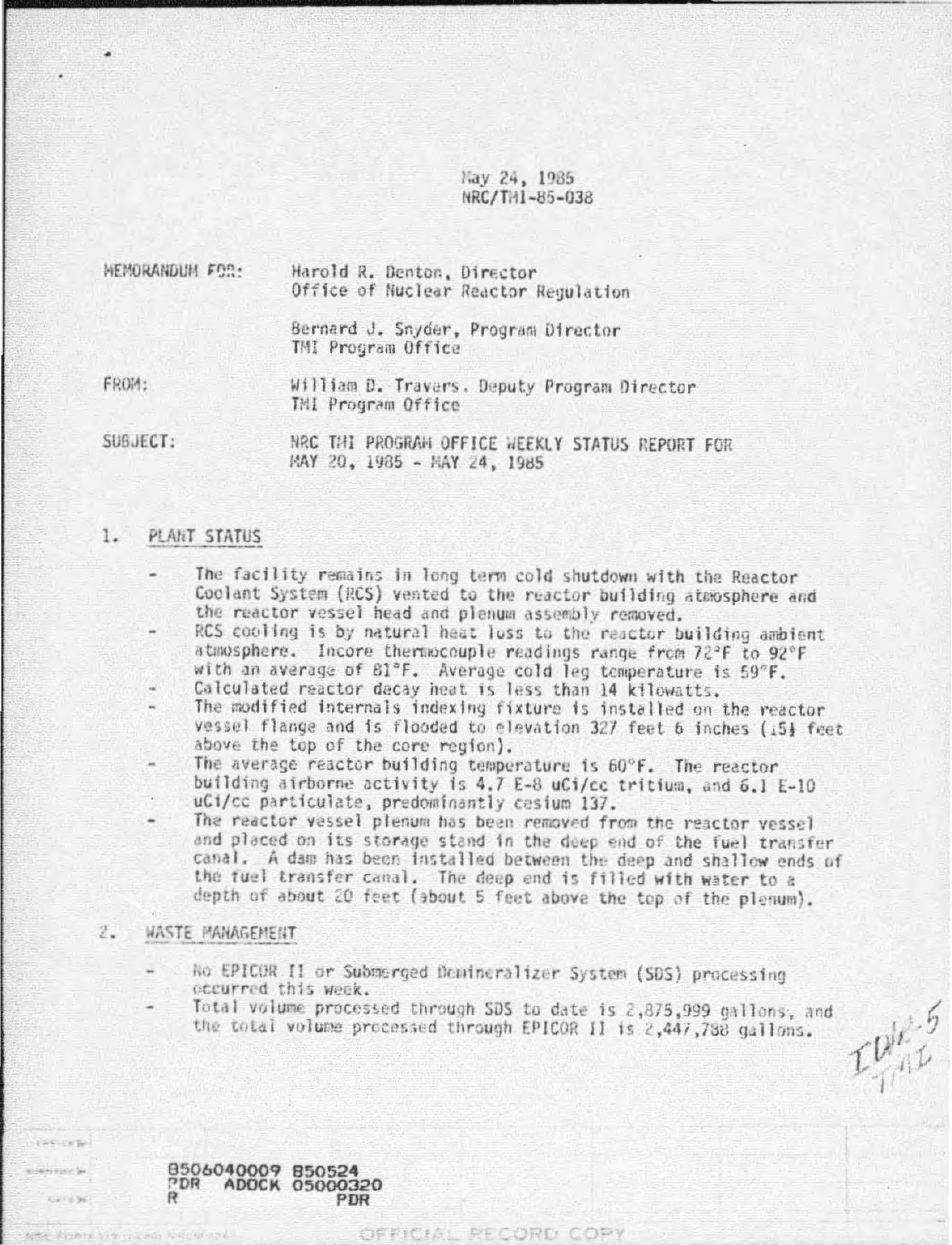Harold R. Denton Bernard J. Snyder

 $7678378988888$ 

- DOSE REDUCTION/DECONTAKINATION ACTIVITIES  $\overline{3}$ 
	- General cleanup continued in the control and service building basement.
	- Shielding of the auxiliary building elevator shaft was completed.
	- Cleanup is in progress in the 'A' RCBT cubicle.
	- Decontamination is in progress in the tendon access gallery.
	- Average general area radiation dose rate is 36 mrem per hour on the 347' level of the reactor building and is 160 mrem per hour on the 305' level of the reactor building.

### ENVIRONMENTAL MONITORING 4.

- The Lancaster water sample taken at the water works intake and analyzed by the US Environmental Protection Agency consisted of a seven day composite sample taken from May 5, to May 11, 1985. A gamma scan detected no reactor related radioactivity.
- THI water samples taken by the US Environmental Protection Agency at the plant discharge to the river consisted of seven daily composite samples taken from May 4, to May 11, 1985. Gamma scans detected no reactor related radioactivity.
	- The NRC outdoor airborne particulate sampler at the TRI Site collected a sample between May 16, and May 23, 1985. No reactor related radioactivity was detected. Analysis showed I-131 and Cs-137 concentrations to be less than the lower limits of detectability.
- The above EPA sample analysis results show TMI site liquid effluents to be in accordance with requlatory limits, NRC requirements, and the City of Lancaster Agreement.

### $5.$ REACTOR BUILDING ACTIVITIES

Future work in the reactor building will be focused on preparations for the first phase of defueling in September 1985. The near term defueling preparations include installation of a 5-ton service crane over the refueling canal and completion of the Defueling Water Cleanup System.

## AUXILIARY AND FUEL HANDLING BUILDING ACTIVITIES б.

- Installation of the Defueling Water Cleanup System (DWCS) continued.
- Boration of the processed water storage tank number 1 is in progress. The chemical addition will take about one month.

#### $7.$ NRC EVALUATIONS IN PROGRESS

OFF

NAC<sup>1</sup>

- Defueling Water Cleanup System Technical Evaluation
- Technical Specification Change Requests numbers 46 and 48
- Equipment Hatch Removal Safety Evaluation
- Recovery Operations Plan Change numbers 27 and 29
- Fuel Canister Technical Evaluation
	- Fuel Handling Senior Reactor Operator Training Program

| <b>CED</b> |  |  |
|------------|--|--|
|            |  |  |

| NRC FORM 318 (10-60) NRCM 0240 | OFFICIAL RECORD COPY |  |
|--------------------------------|----------------------|--|
| DATE.                          |                      |  |
| <b>NJPINAME</b>                |                      |  |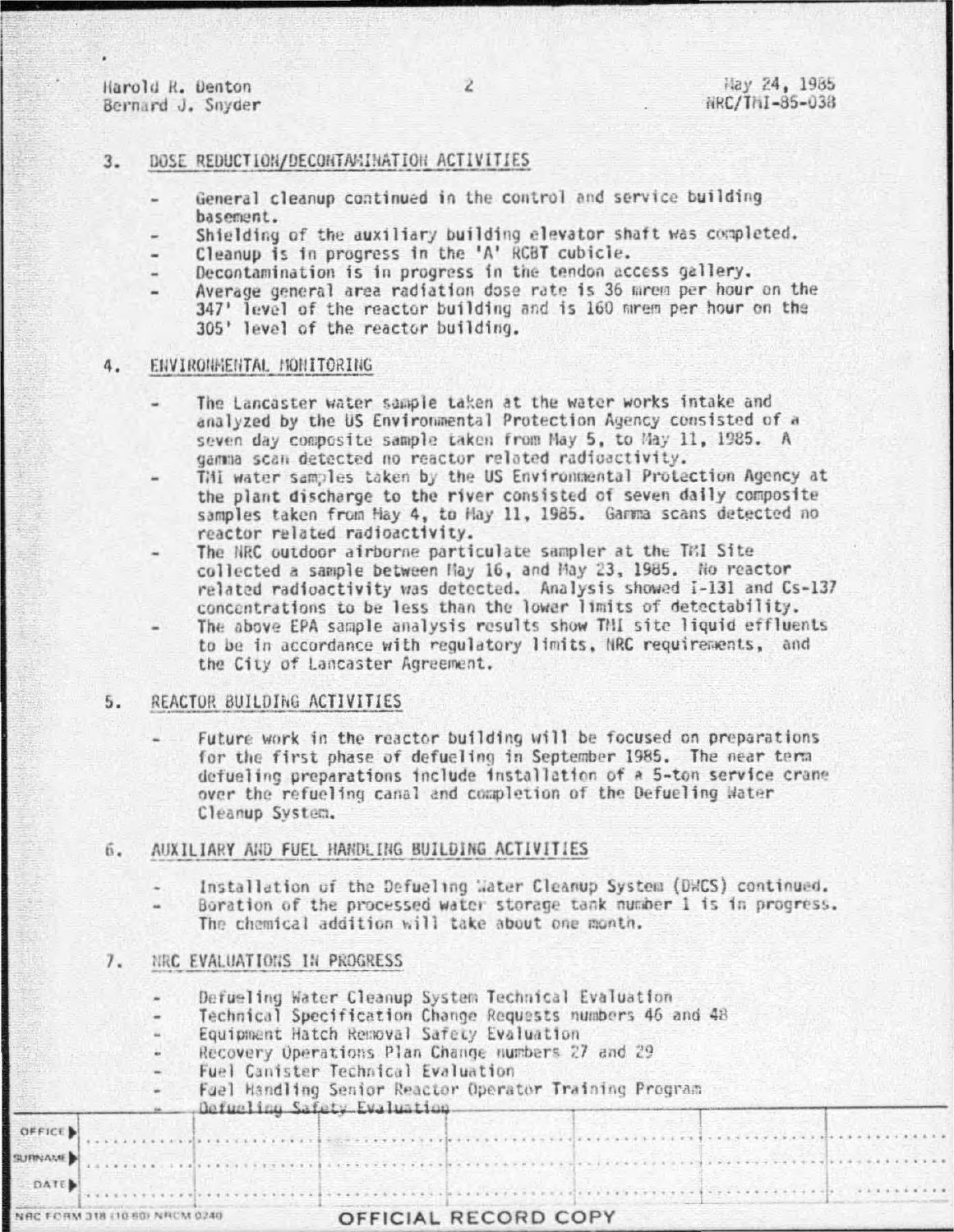Harold R. Denton Bernard J. Snyder

¥

May 24, 1985<br>NRC/TMI-85-038

# PROJECTED SCHEDULE OF FUTURE EVENTS 8.

Start of Defueling: September 1985  $\blacksquare$ 

 $-\rho$ 

William D. Travers Deputy Program Director<br>TMI Program Office